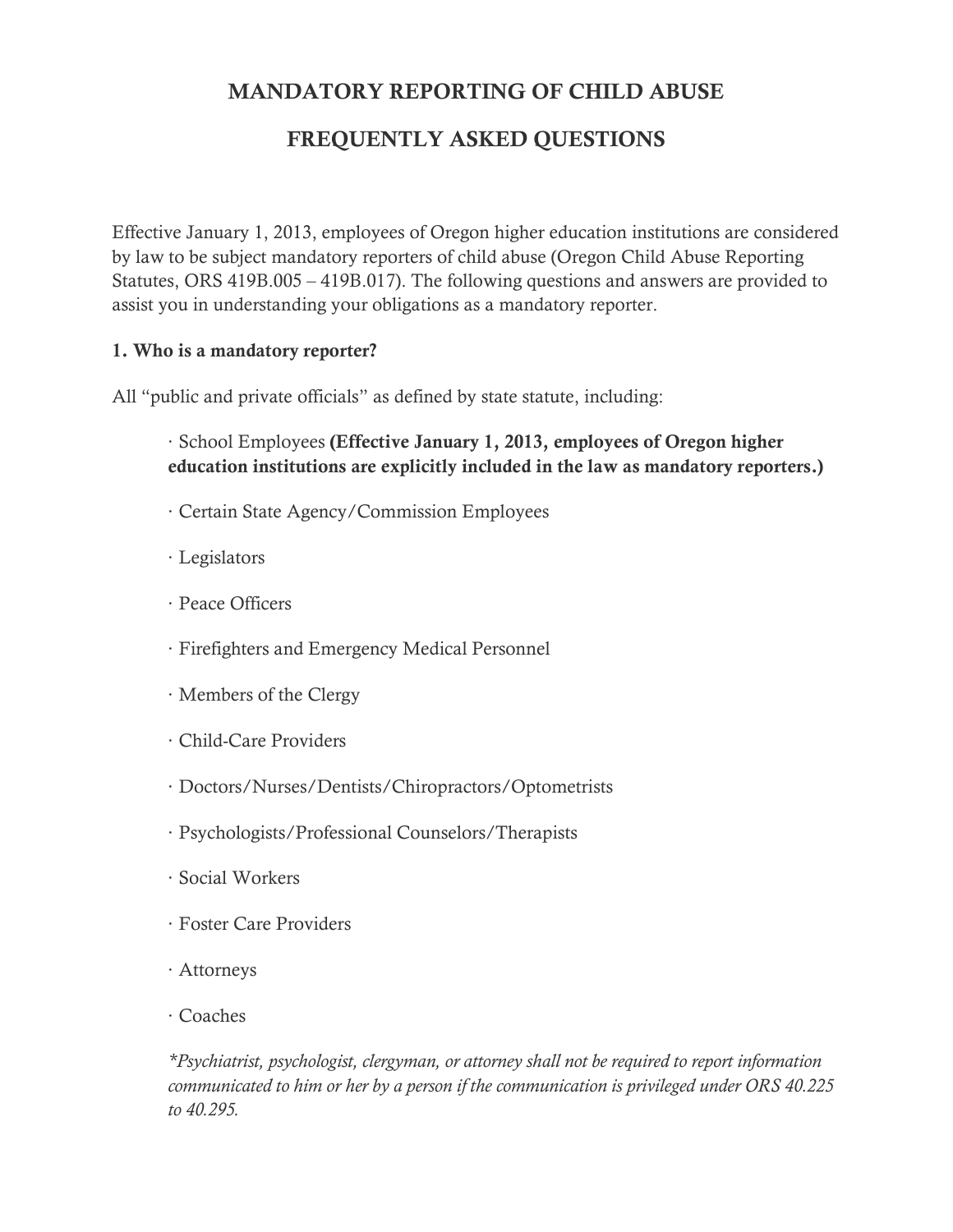### 2. Who is considered a higher education employee under the statute?

Higher education employees include all Oregon Tech faculty and staff, student workers, graduate assistants, and temporary employees.

#### 3. Who is not a mandatory reporter?

Volunteers, contractors, interns or students who are not employees are not mandatory reporters unless their profession is otherwise noted in the list in question. However, it is the University's expectation that volunteers, contractors, students and interns will report issues of suspected child abuse to their supervisors.

#### 4. Is there a "research exemption" under this law?

No, there is no research exemption even if the employee learns of suspected child abuse through research meant to help children (for example, in sex trafficking, parenting and drugrelated research). However, the legal responsibility to report is triggered only when you have reasonable cause to believe that any child with whom you come into contact has suffered abuse or that any person with whom you come into contact has abused a child.

Please contact the Director of Human Resources about notification of reporting requirements you will need to give your research subjects.

5. Who is a "child" under the law? Are Oregon Tech students included in the definition of a "child" for the purpose of complying with mandatory reporting requirements?

A "child" is any "unmarried person who is under 18 years of age." Some students qualify under this definition and are covered by the mandatory reporting law. In addition, youth participating in academic and athletic camps or high school students attended Advanced Placement courses on campus are covered.

#### 6. What is "abuse" under the mandatory reporting law?

As defined by ORS 419B.005, abuse includes, but is not limited to:

· Any assault of a child and any physical injury to a child caused by other than accidental means;

· Any mental injury to a child, which shall include only observable and substantial impairment of the child's mental or psychological ability to function caused by cruelty to the child, with due regard to the culture of the child;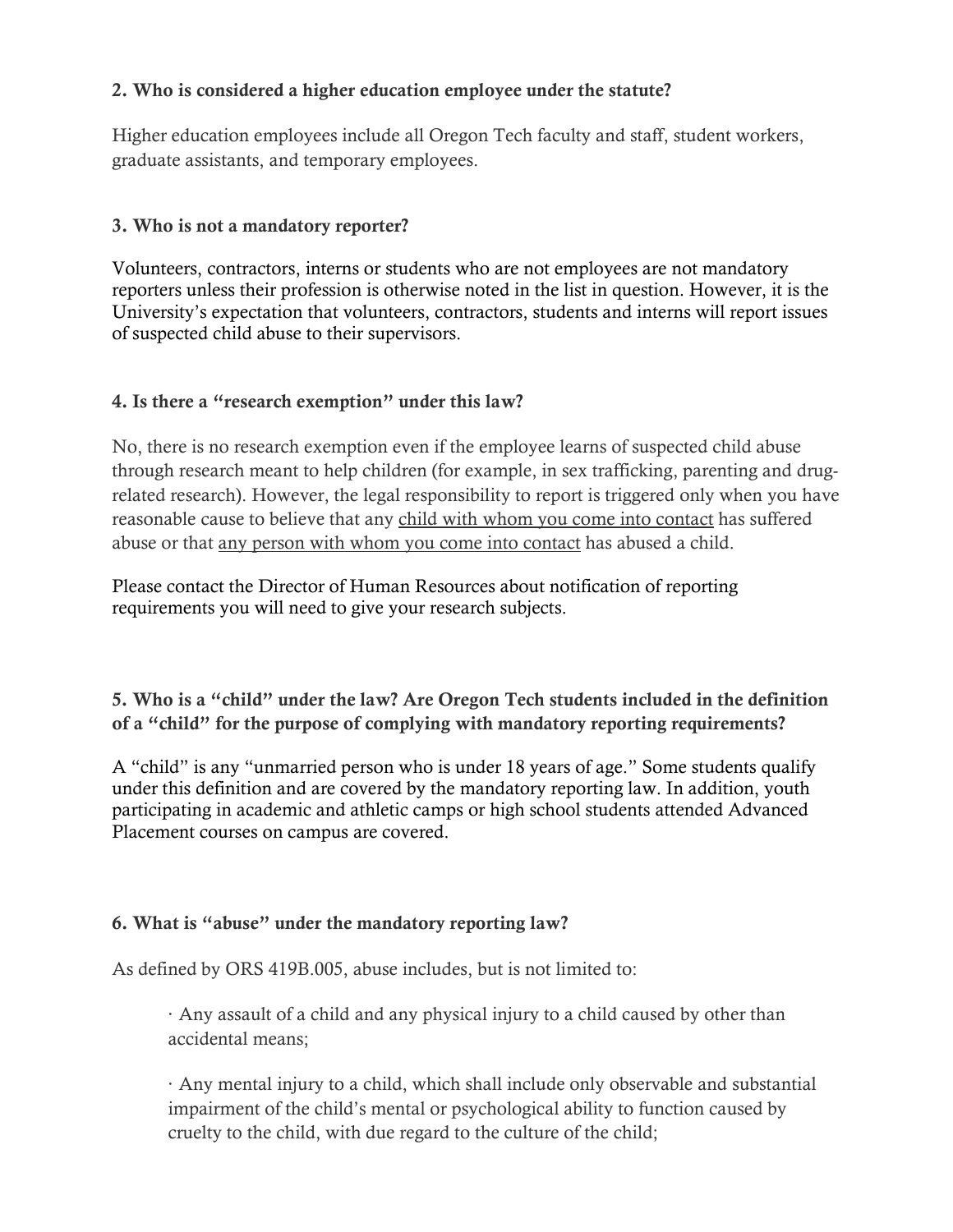· Rape of a child, which includes but is not limited to rape, sodomy, unlawful sexual penetration and incest;

· Sexual abuse;

· Sexual exploitation, including:

° Contribution to the sexual delinquency of a minor;

° Allowing, permitting, encouraging or hiring a child to engage in prostitution or patronize a prostitute;

· Negligent treatment or maltreatment of a child;

· Threatened harm to a child, which means subjecting a child to a substantial risk of harm to the child's health or welfare;

· Buying or selling a child;

· Allowing a child on the premises where methamphetamine is being manufactured; and

· Unlawful exposure to a controlled substance that subjects a child to risk of harm.

## 7. Who do I contact if I suspect or learn of child abuse?

You must immediately report to the State of Oregon Department of Human Services (DHS) or a local law enforcement agency if you have "reasonable cause to believe" that any child with whom you come into contact has suffered abuse or that any person with whom you come into contact has abused a child. A law enforcement agency is a local police department, county sheriff, county juvenile department, or the Oregon State Police. For instances that related to Oregon Tech-authorized activities, employees are expected to make the report immediately to the local DHS office or local law enforcement. You may also contact the Oregon Tech Human Resources Director (541-885-1108 or 541-331-1855) for assistance.

The law requires an "oral" report, so reports are typically made by phone. You may be asked for additional written information from the agency you contact.

Most DHS offices throughout the state are open from 8 a.m. to 5 p.m., Monday through Friday. The Klamath County DHS number is 541-883-5570. After hours or emergency reports should be made to local law enforcement through 911.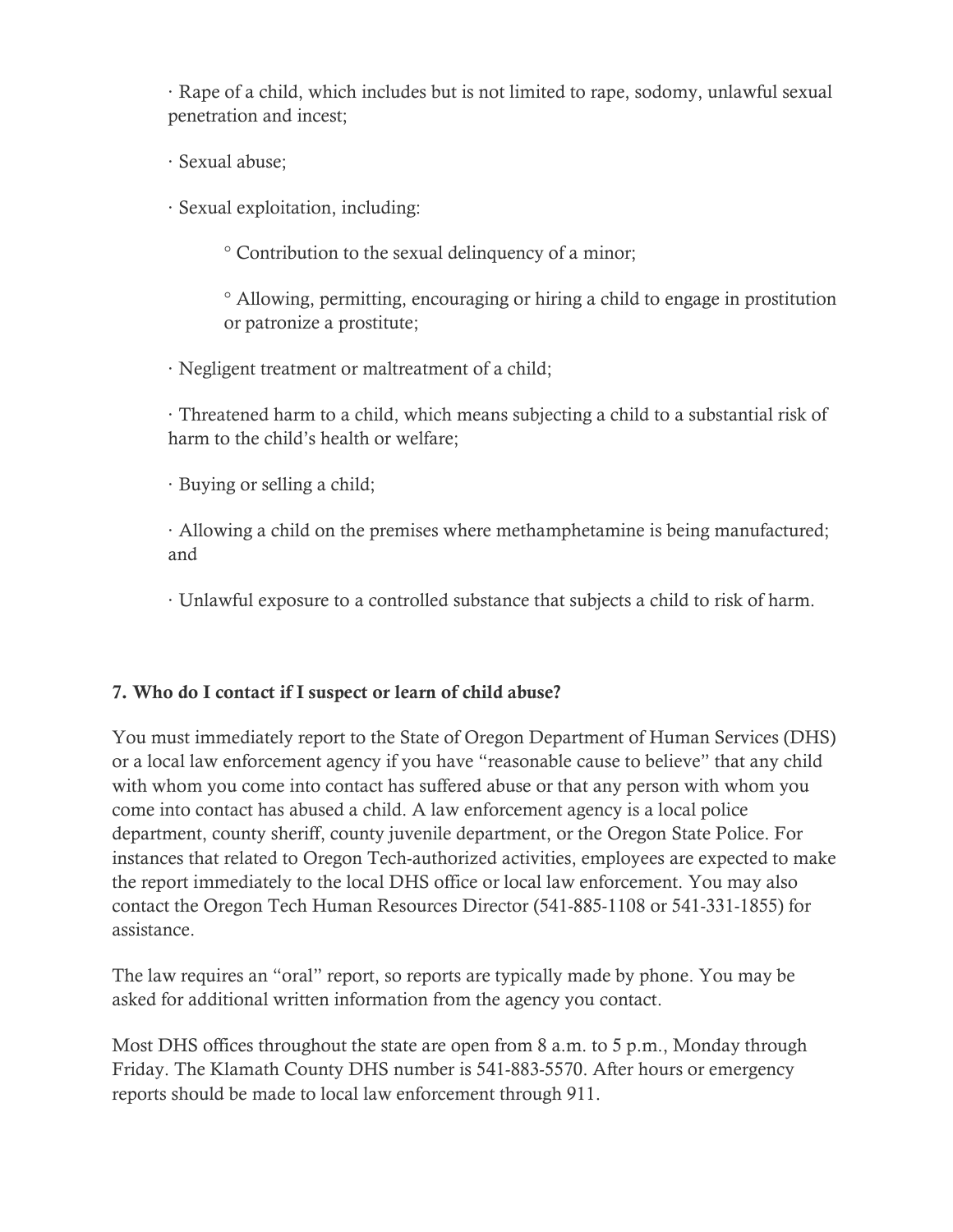You do not need to report to both DHS and local law enforcement. A report to one agency will be communicated to the other.

## 8. What information do I need to report?

If possible, provide the following information:

- Names and addresses of the child and parent
- Child's age
- Type and extent of abuse
- The explanation given for the abuse
- Any other information that will help to establish the cause of abuse or identify the abuser.

#### 9. Do I have to prove that abuse occurred?

No. *A report is not an already established fact, but rather information which triggers an official assessment into the safety and condition of a child.* By reporting, you are informing DHS or law enforcement of a situation that requires them to assess the incident. If you have questions about whether or not to report, please call the local DHS office.

## 10. As a mandatory reporter, do my reporting obligations under the law end when I am not working or I am not "on the job?"

No, they do not. Your obligations as a mandatory reporter are specific to you as an individual and are not limited to a time period, location or your role at Oregon Tech. By law, mandatory reporters must report suspected abuse or neglect of a child regardless of whether or not the knowledge of the abuse was gained in the reporter's official capacity. In other words, the mandatory reporting of abuse or neglect of children is a 24-hour-a-day obligation.

#### 11. What if I learn of abuse from a long time ago?

If you reasonably believe that another person with whom you come in contact abused a child or suffered child abuse in the past, your reporting obligation has no time limit and you must contact DHS or law enforcement.

Your reporting obligation regarding abuse inflicted on a person is only triggered when the person whom you think may have been abused is still a child (as defined above) at the time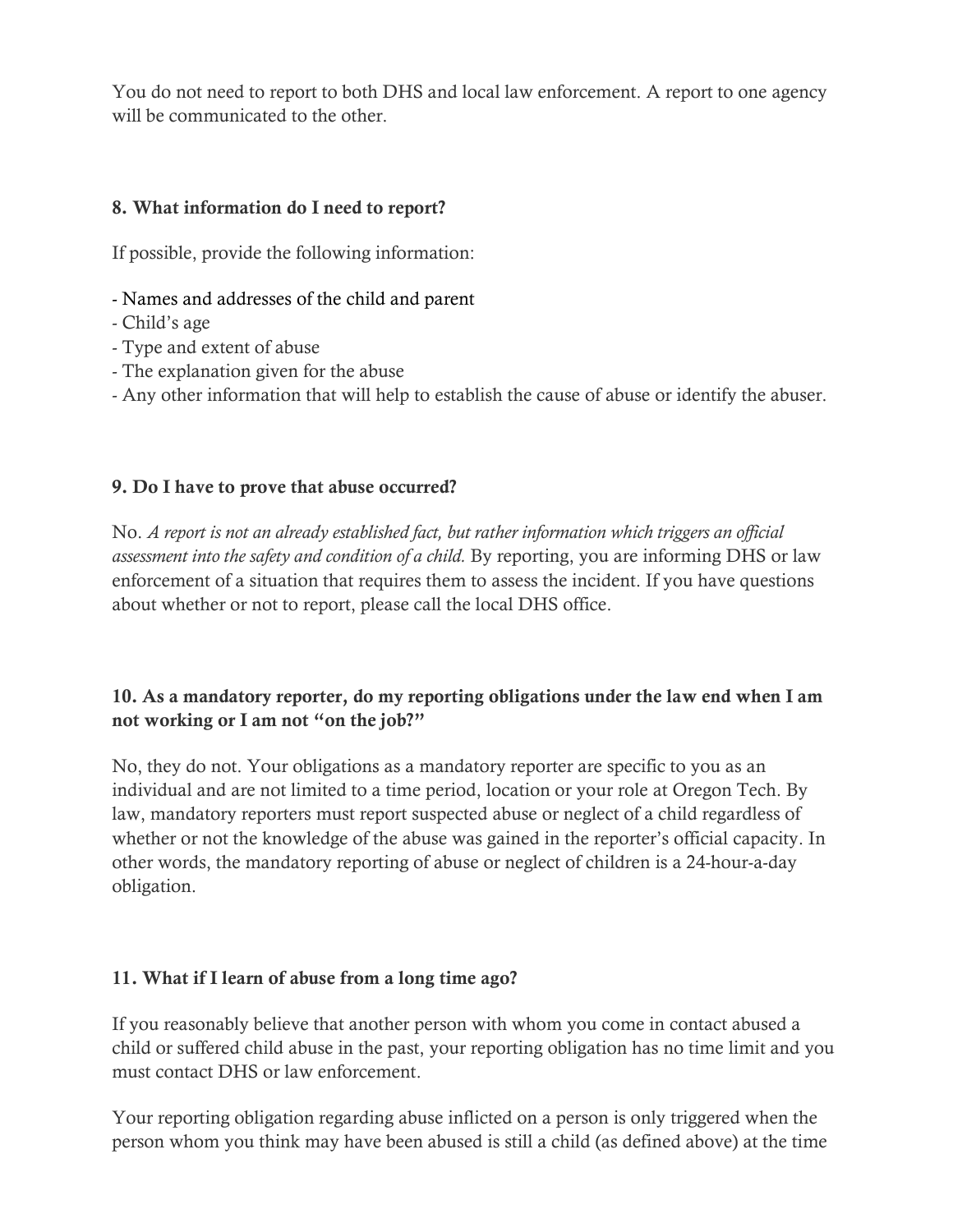you have the reasonable suspicion of abuse. You are still encouraged, however, to provide information to DHS or law enforcement so as to avoid potential future harm by the accused against children currently covered by the law.

### 12. How do I respond to a child who reports abuse to me?

Tell the child that you believe them and that you are going to contact people who can help. Respect the privacy of the child. The child will need to tell their story in detail later, so don't press the child for details. Remember, you need only suspect abuse to make a report. Don't display horror; shock; or disapproval of parents, the child or the situation. Don't place blame or make judgments about the parent or child. Believe the child if she or he reports sexual abuse. It is rare for a child to lie about sexual abuse.

## 13. Will my report be confidential?

The reporter's identity will remain confidential to the full extent allowable by laws. If court action is initiated, the reporting person may be called as a witness or the court may order that the reporter's name be disclosed. Only people with firsthand knowledge of the child's situation can provide testimony proving that abuse has occurred.

## 14. Can I be sued if I report?

Oregon law (ORS 419.025) provides that anyone participating in good faith in making a report of child abuse and who has reasonable grounds for making the report will have immunity from any liability, civil or criminal, that might occur with respect to the making or content of such report.

#### 15. What if I don't report?

A mandatory reporter who fails to report is subject to prosecution of a Class A violation of the law, which can result in the imposition of a substantial fine.

Some mandatory reporters have also been sued for damages in civil court for failure to report.